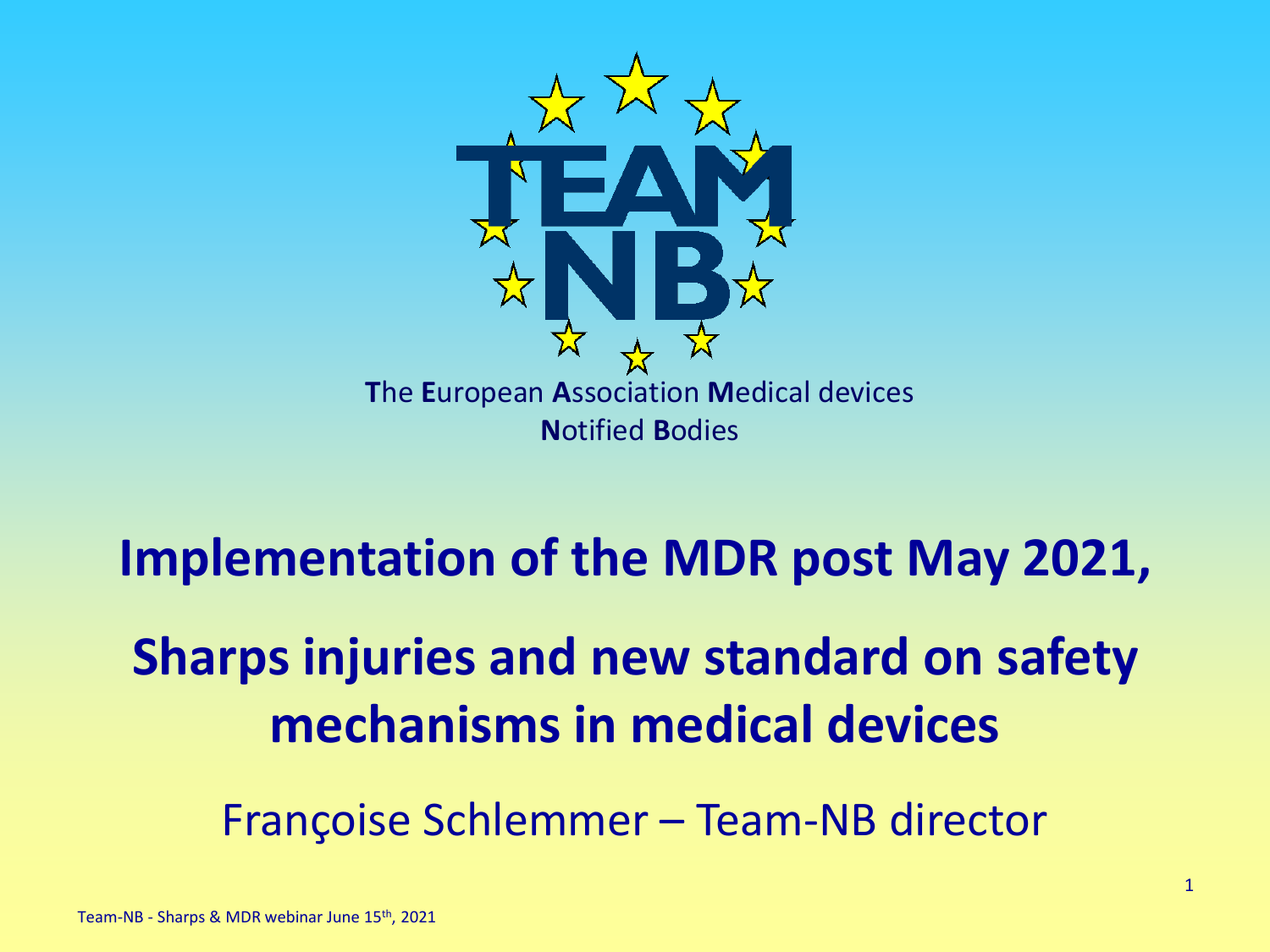## **Team-NB**



### ❖ **Aims:**

- **Represent Notified Bodies**
- **Communication with**
	- European Commission
	- Competent Authorities
	- Industry
	- Other stakeholder
- **Promote technical and ethical standards**
- **Participate in improving the legal framework**
- **Contribute to harmonization (***e.g. training 'for notified bodies by* **notified bodies')**

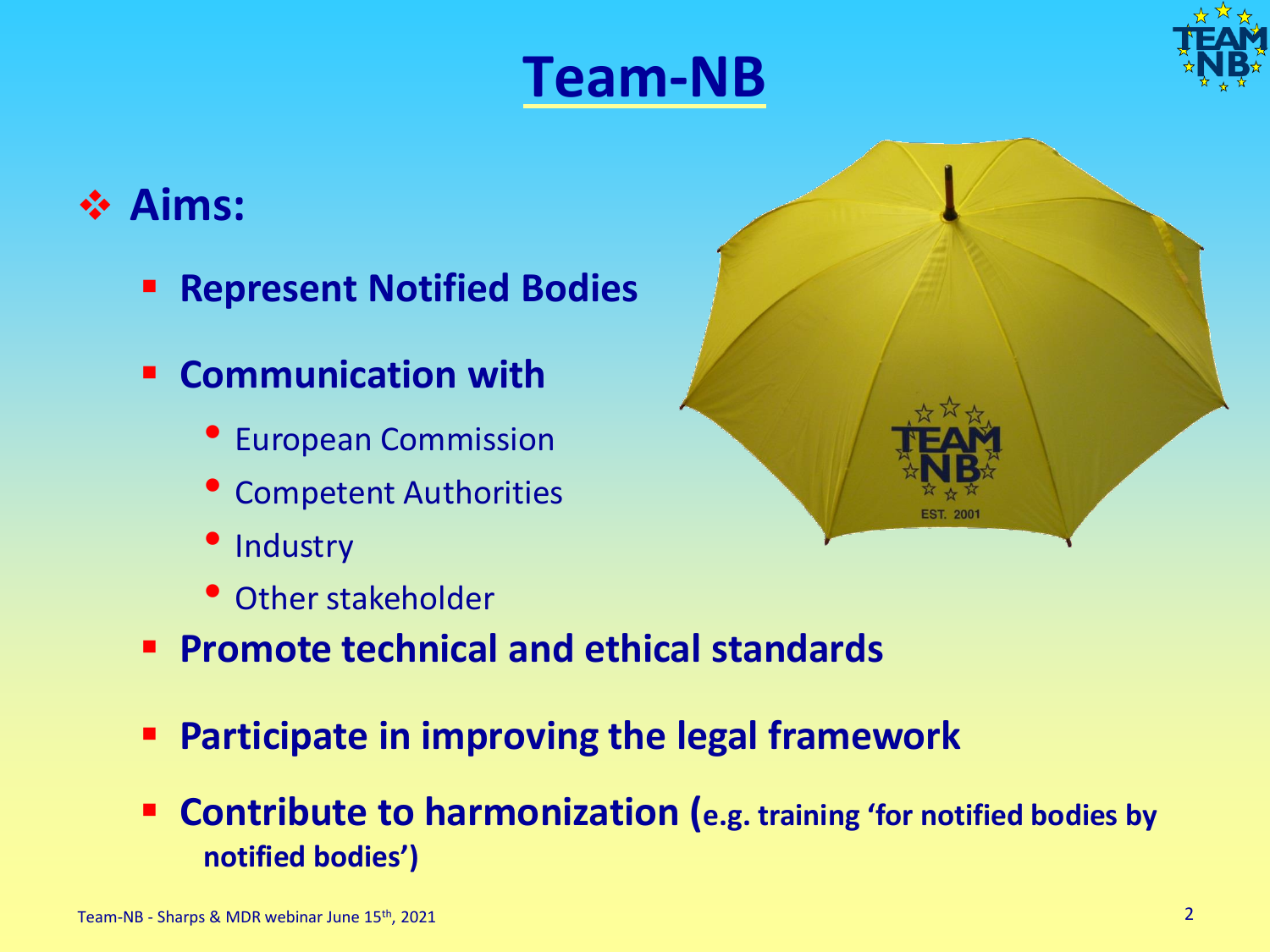# **Notified Bodies role in EU regulatory system for medical devices**



### ❖**Tasks:**

- **.** Involved in the conformity assessment of medical devices (risk class IIa and higher)
- **· Involved in assessment of technical** documentation (including clinical data)
- **E** Surveillance and review
- Issue a certificate : gives a manufacturer the right to attach CE-marking to the device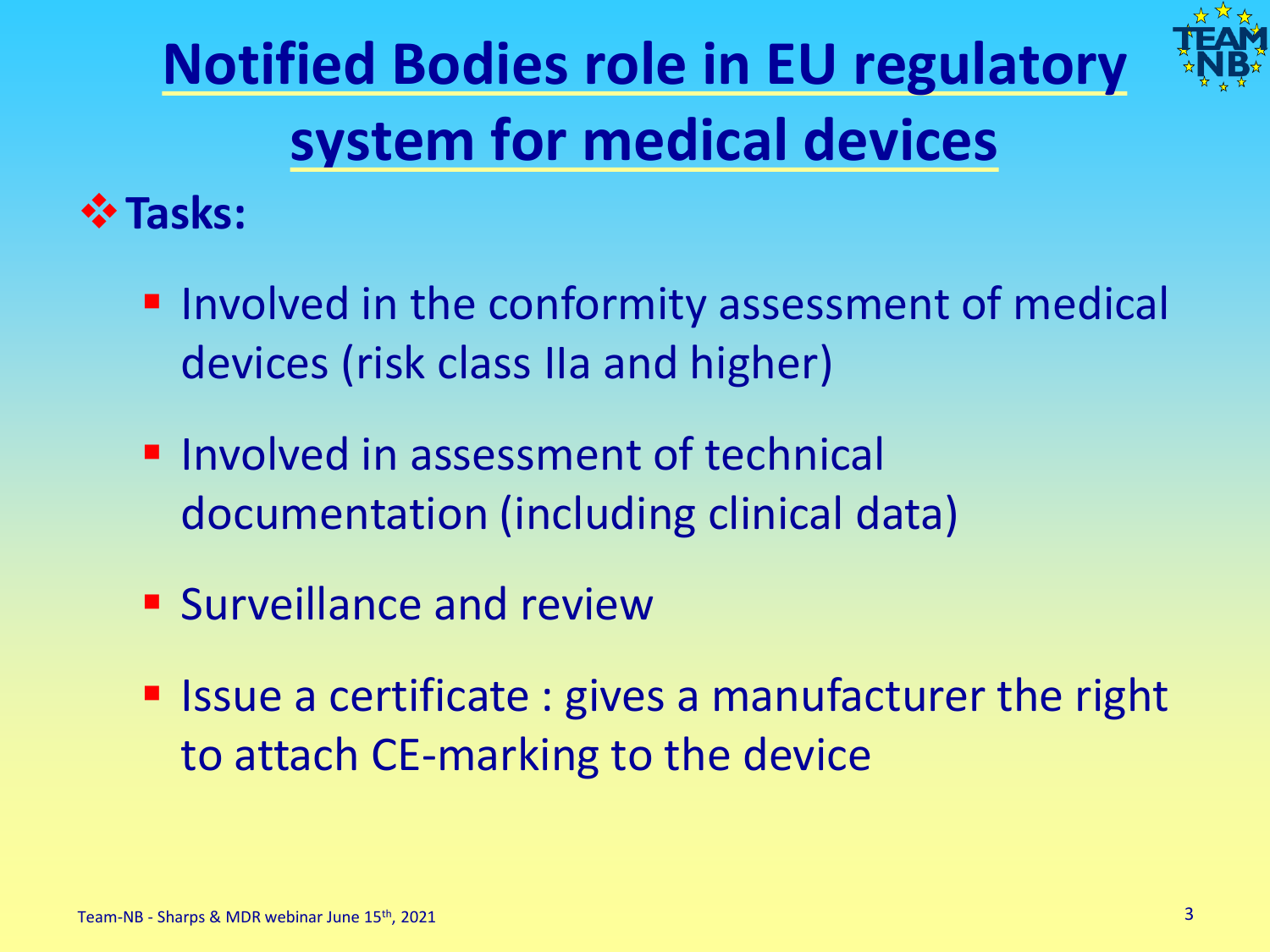

## **Team-NB**

#### ❖ **Members over the years**

**Members** from 2001

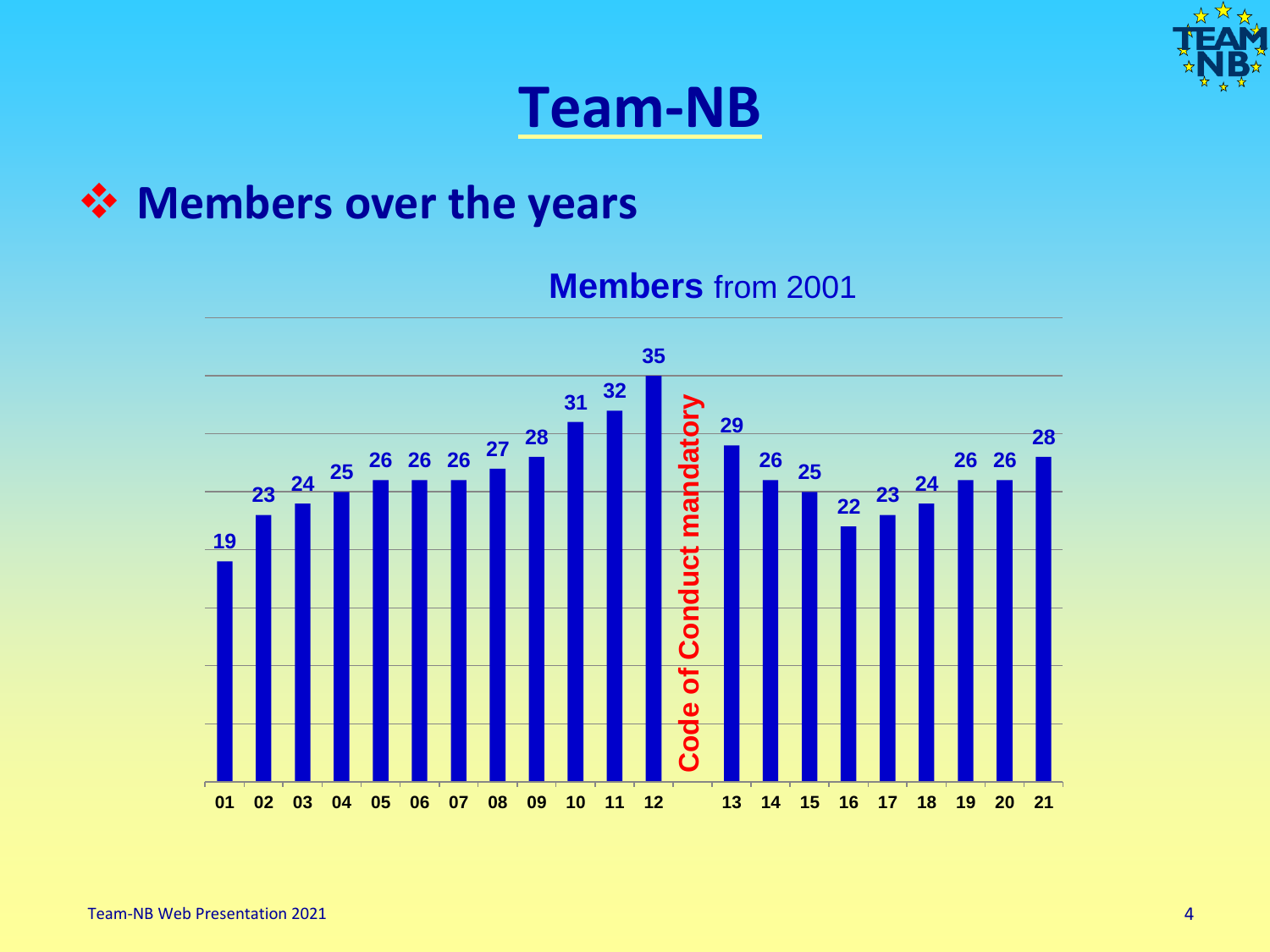

# **Code of Conduct Version 4**

- ❖ **Mandatory to sign for TEAM-NB members**
- ❖**Version 4.0 approved on October 2019**
- ❖**Alignment with MDR / IVDR requirements**
- ❖**Available on website www.team-nb.org**



**TEAM-NB** 

#### **Code of Conduct** for **Notified Bodies**

under Directives 90/385/EEC, 93/42/EEC, 98/79/EC EU 2017/745 and EU 2017/746

"Improving implementation of the European CE certification of medical devices through the harmonization of Notified Bodies"

| Version: 4.0       |  |
|--------------------|--|
| Date: October 2019 |  |
|                    |  |
|                    |  |

Ref.: Code of Conduct Medical Notified Bodies-V4-0

Page 1/28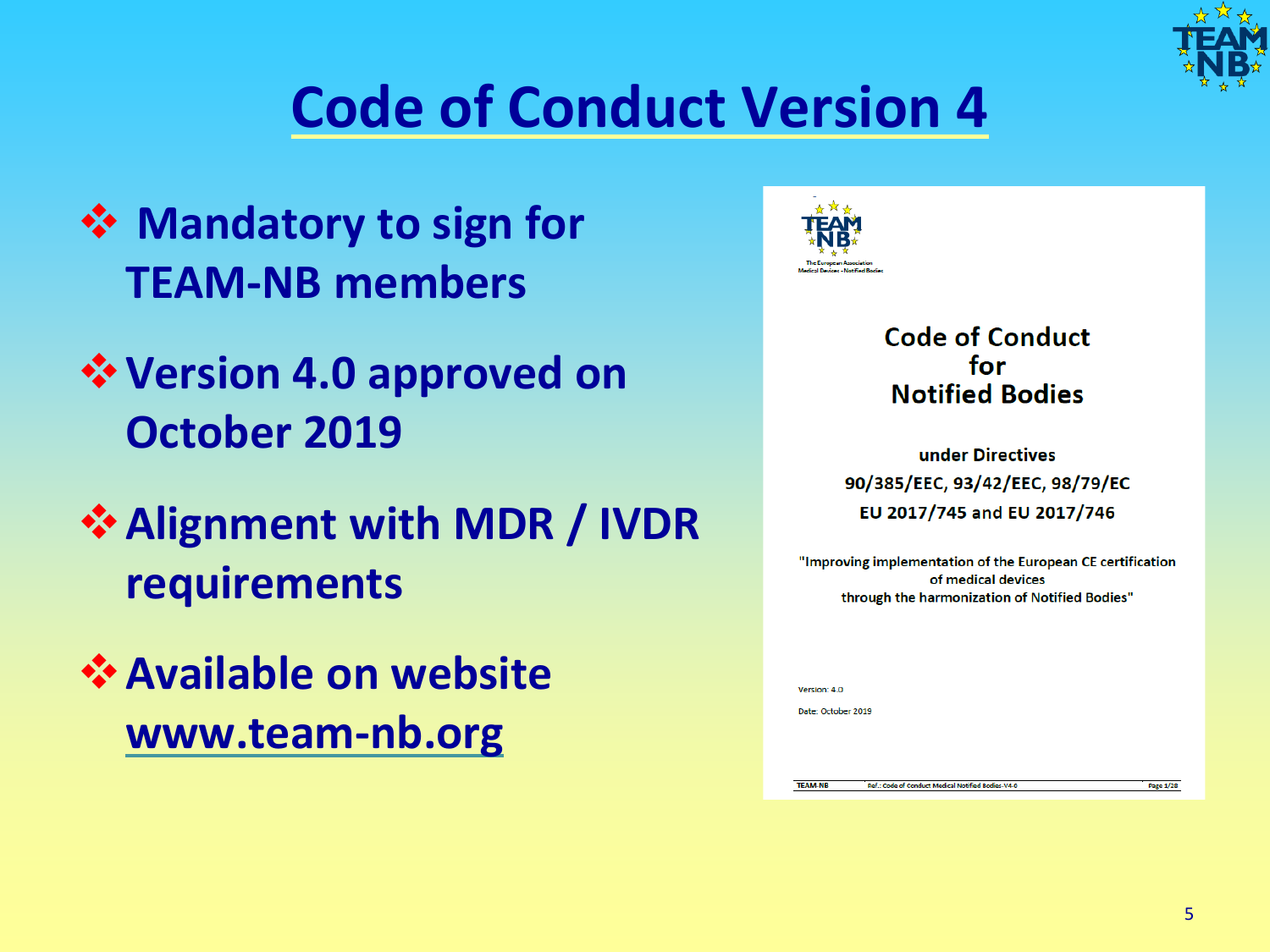

# **Interpretation of the new regulations**

- ❖ **Team-NB established working groups from 2016 Aims**
	- Help members to interpret new regulations and be designated
	- **E** Allow harmonization

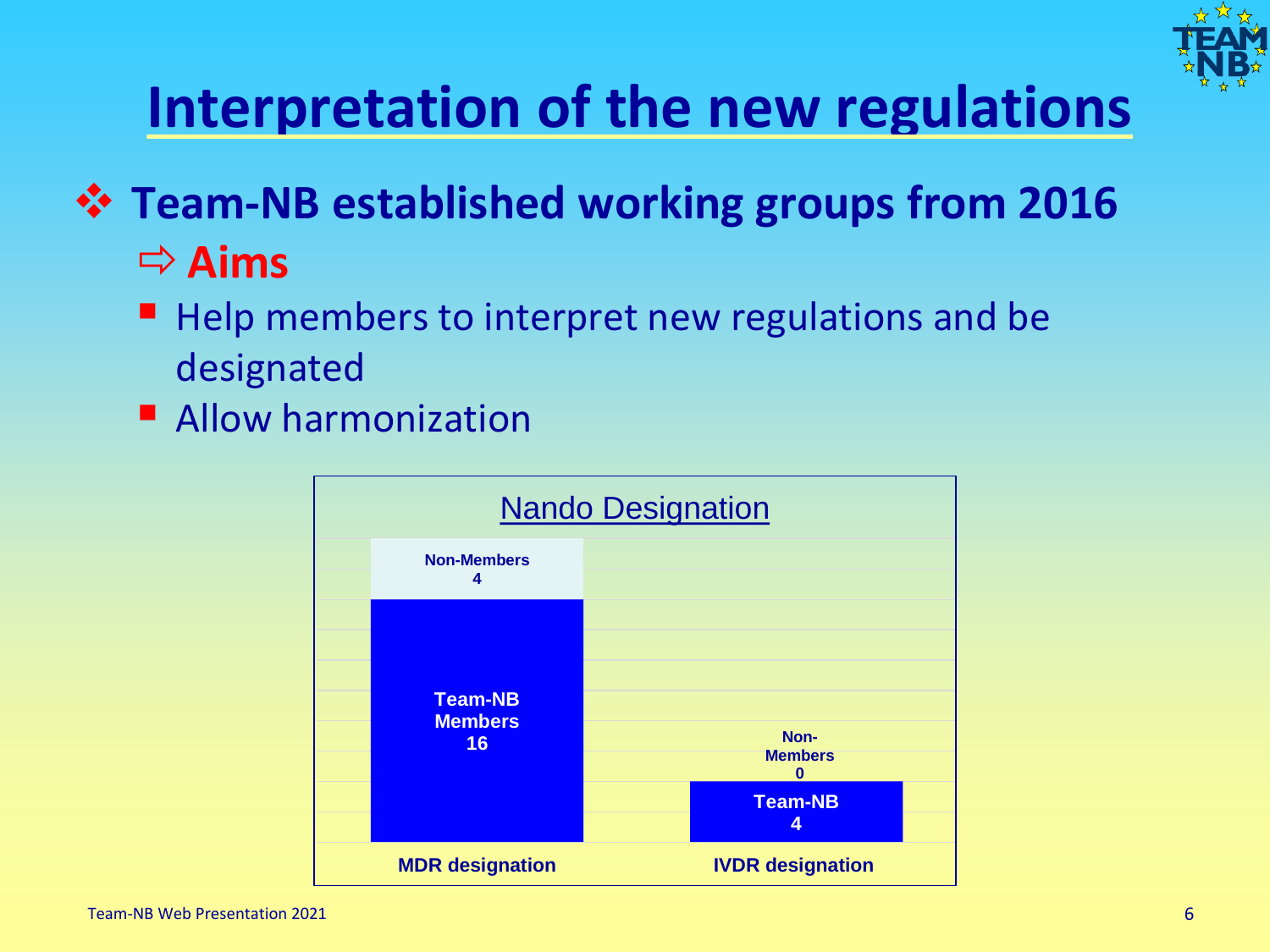

# **Implementation of the new regulations**

❖ **Trainings** – from 2019

### **Aims**

- to help NBs to deal with new MDR / IVDR requirements in their assessment.
- to achieve a better harmonisation among NBs thanks to the exchanges
- Topics: Clinical Data, Technical Documentation, Risk Management, Software, Remote Audit, IVD Performance, PMS



training by



#### **AIM**

This training is aimed to help notified bodies to deal with new clinical requirements in their assessment. Another purpose is to achieve a better harmonisation among notified bodies thanks to the exchanges that will be favored especially during this cases studies sessions. The trainings are organized in groups of maximum 20 persons to ensure a good level of exchange.

**McChina Cata-Salvis** 

#### WHEN?

- · September 11th
- September 12th October 22nd
- 09 30-17 30 CFT

#### **WHERE?**

**Hotel Mercure Brussels** Airport Av. Jules Bordetlaan 74 1140 Brussels T+3227021172 **Hotel reservation:** H0958-SB@accor.com with "Meeting Team NB September" in the topic

**LANGUAGE** English

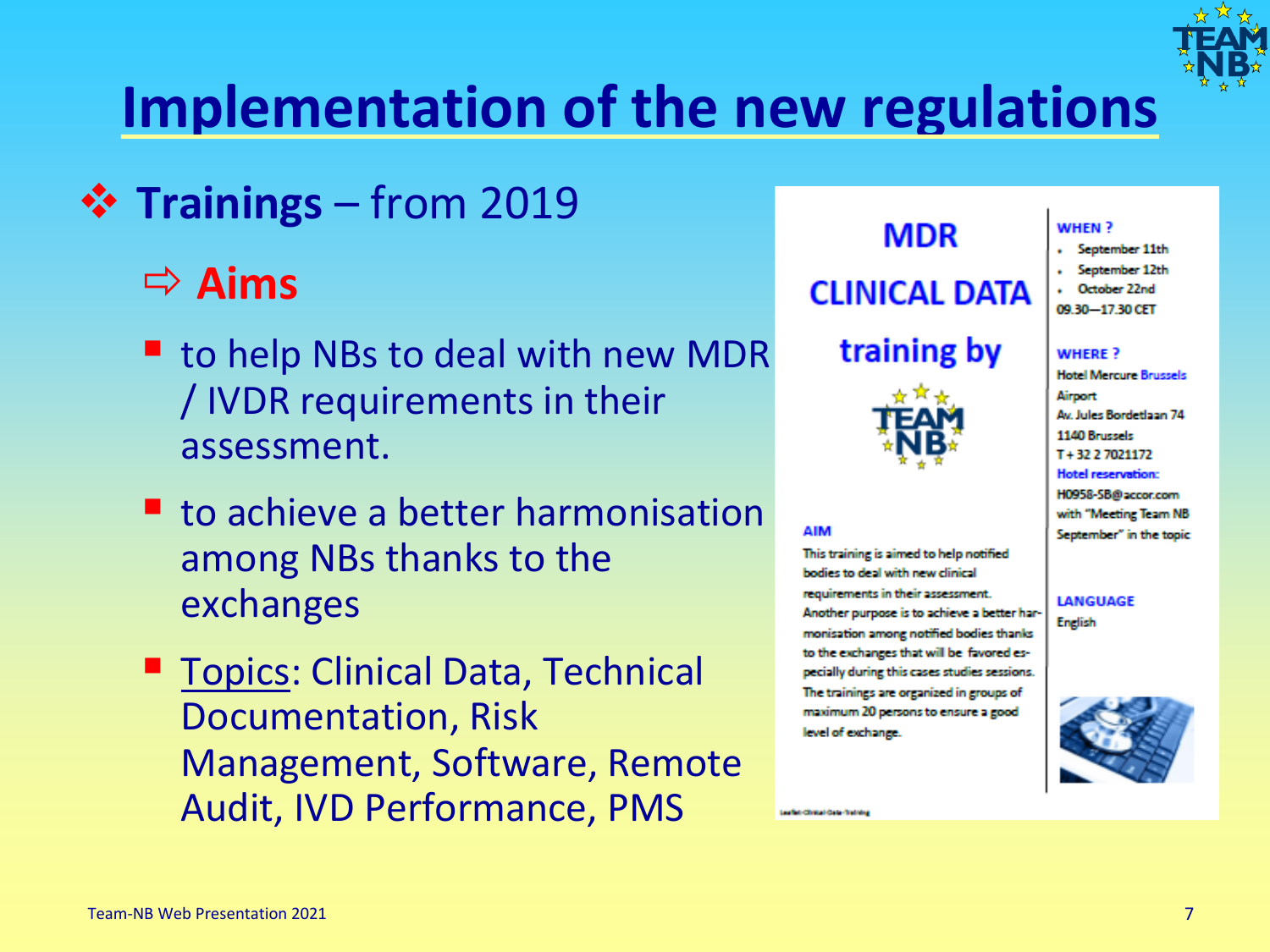# **Regulation tools**



## ❖ **Commission tools:** under the MDCG supervision

## ▪ **Common specifications**

 $\psi$  New instrument to be adopted by implementing acts which manufacturers will need to apply

- **Delegated and implementing acts**  $\psi$  instrument to precise regulation articles
- **MDCG Guidance documents**  $\%$  not legally binding (not all available in May 2021)
- **Harmonised standards**

## ❖ **EUDAMED :** European databank on MD **-> May 2022**

- $\%$  Module 1 available for actor registration
- $\mathbb F$  Mandatory nomenclature available in English
- $\%$  Module 2, playground done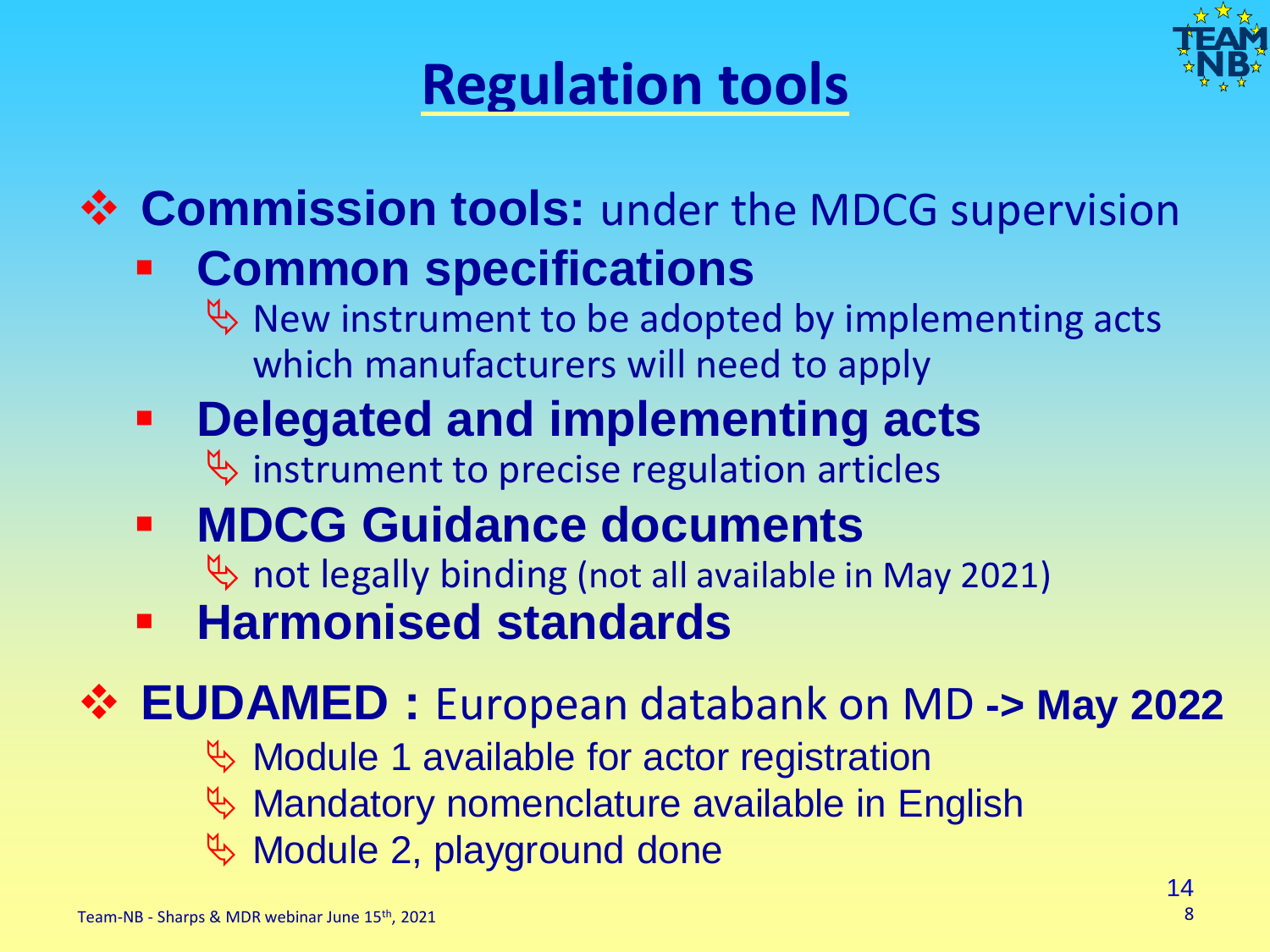

## **New regulations: key elements**

## ❖ **Significantly reinforced**

- supervision of notified bodies
- stricter pre-market control
- conformity assessment procedures
- clinical investigations & clinical evaluation : more data
- vigilance and market surveillance: precised process
- New categories of products included in the scope (Aeshetics devices, nanomaterials, …)

## ❖ **New regulations aims**

**Safety – Innovation – Transparency - Harmonisation**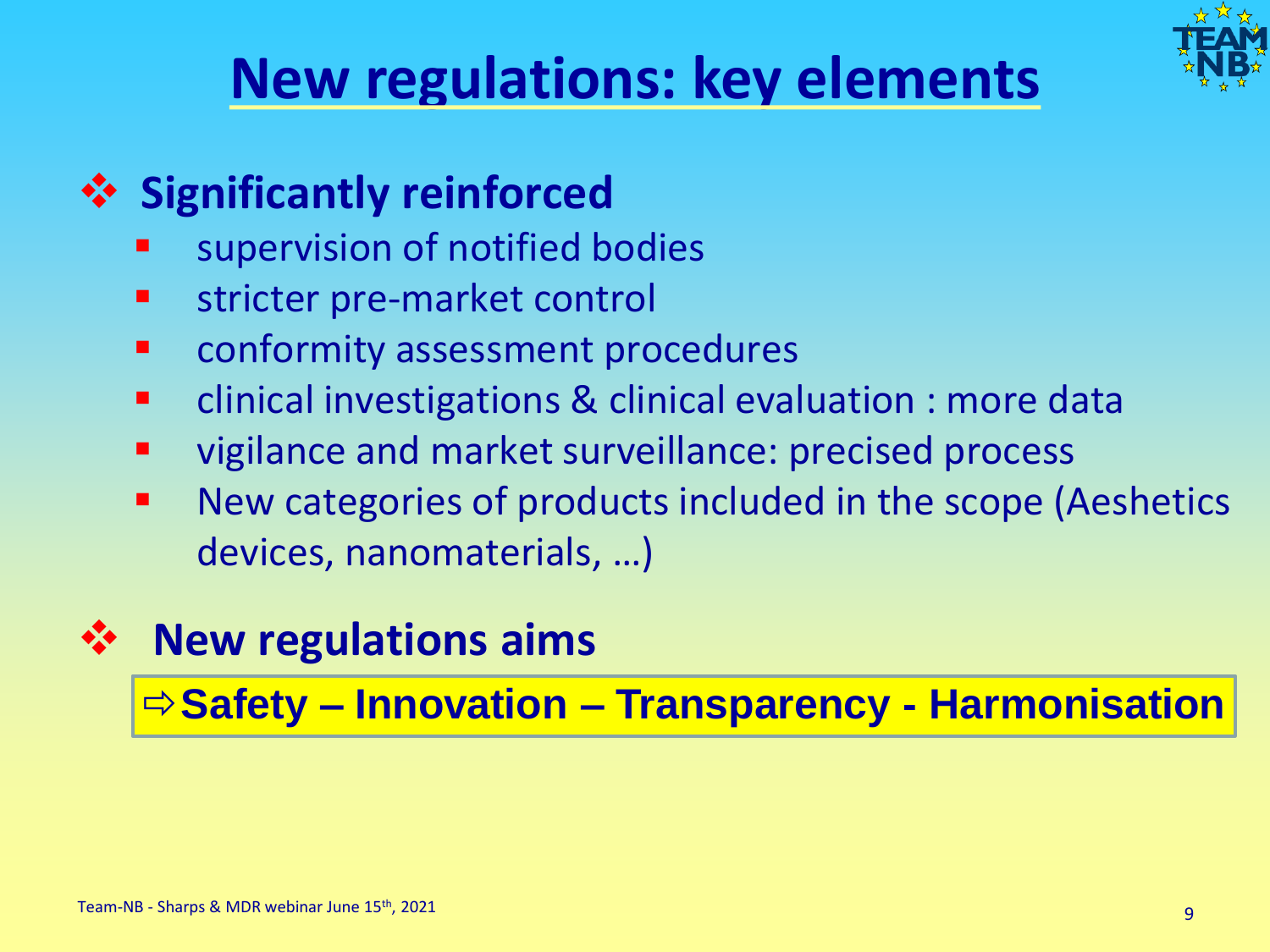

# **New requirement of regulations**

### ◆ **New features:**

- ❖ EUDAMED & UDI
- ❖ Person responsible for regulatory compliance
- ❖ Control of distributors by manufacturers and vice versa
- ❖ 6 new general requirements for performance and safety (13 to 23)
- ❖ Structure and content of the specified technical file
- ❖ Post-Market Surveillance Report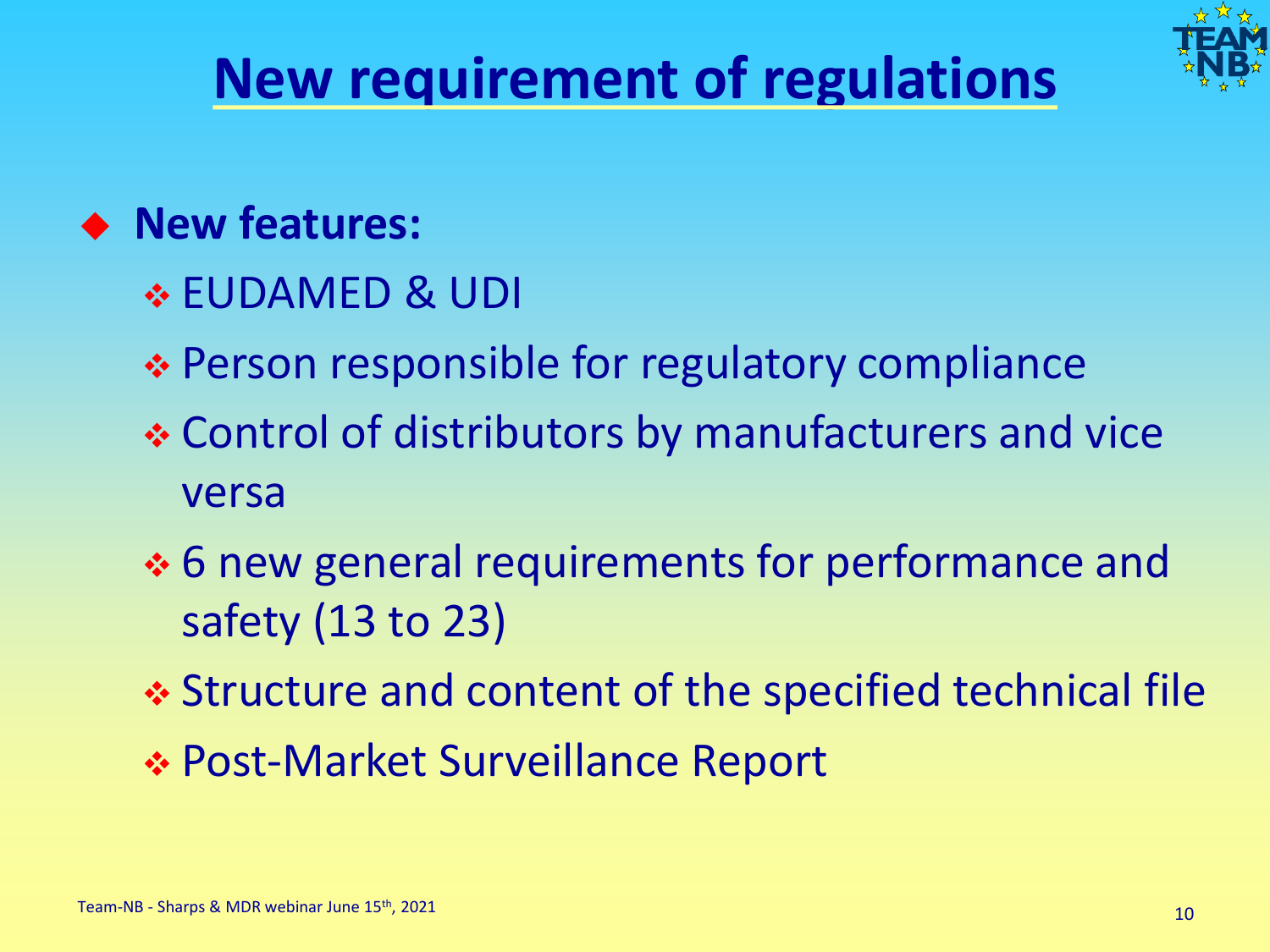# **New requirements of regulations on safety mechanisms in medical devices**



- ❖ **Annex I, Point 11.1: …**The design shall: a) reduce as far as possible and appropriate the risks from unintended cuts and pricks, such as needle stick injuries,
- Annex I, Point 22.2: Devices for use by lay persons shall be designed and manufactured in such a way as to: … — reduce, as far as possible and appropriate, the risk from unintended cuts and pricks such as needle stick injuries, …

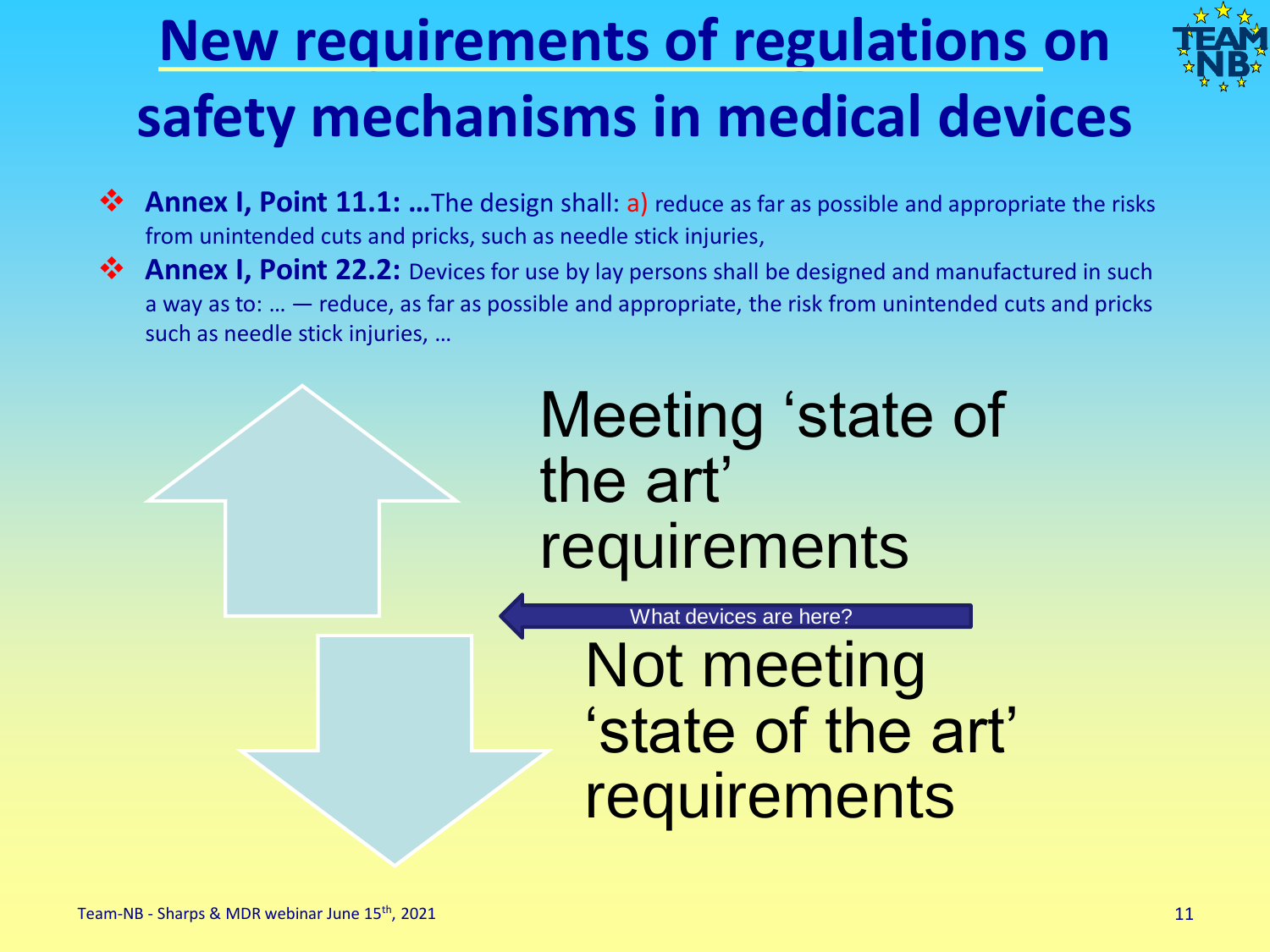# **Impact of COVID-19 on transition to MDR:**

- ❖ **MDR DoA postponed** with 1 year: from 26 May 2020 to 26 May 2021
- ❖ Auditors cannot reach audit locations
- ❖ **MDD audits** are **allowed remotely**  (see MDCG Guidance 2020-4)
- ❖ **MDR** (Annex VII) requires 'on site audits'
- ❖ "Commission Notice on **remote MDR** initial audits" *published Jan 2021*
	- COM exempts Member States from their obligation to 'punish' NBs if they do not go onsite, and stipulates very strict conditions
	- Implementation differs across Member States; limited number of MDR initial audits can be finalized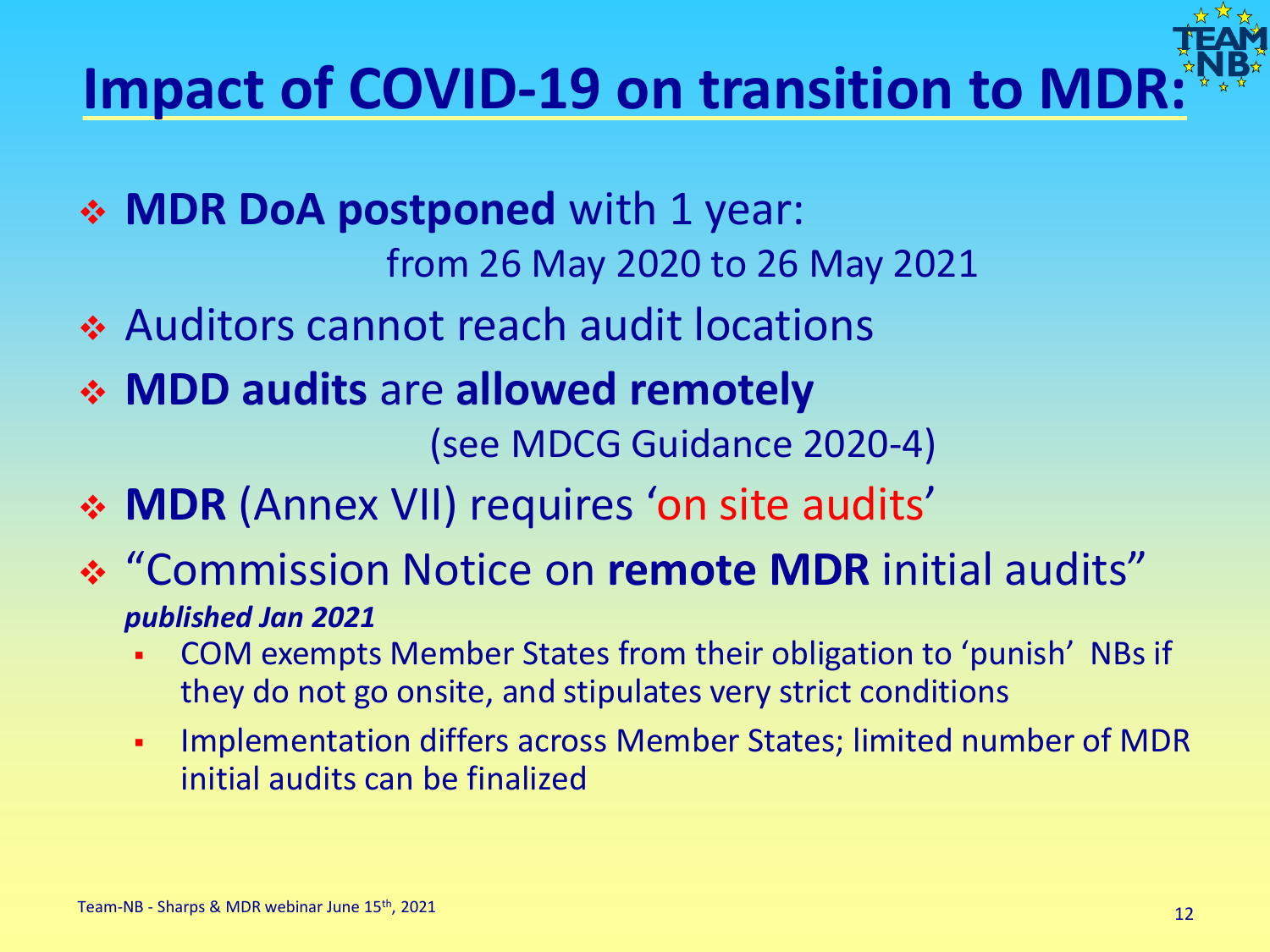# **Impact of COVID-19 on transition to MDR:**

### **Sequels:**

- Transfers from AIMDD /MDD to MDR cannot be finalized
	- **16,526 172 1,659 1,106 9 230 Certificates evolution MD IVD**
	- **Directives certificates Regulations certificates Regulations applications**

▪ Massive renewal of AIMDD/MDD certificates…

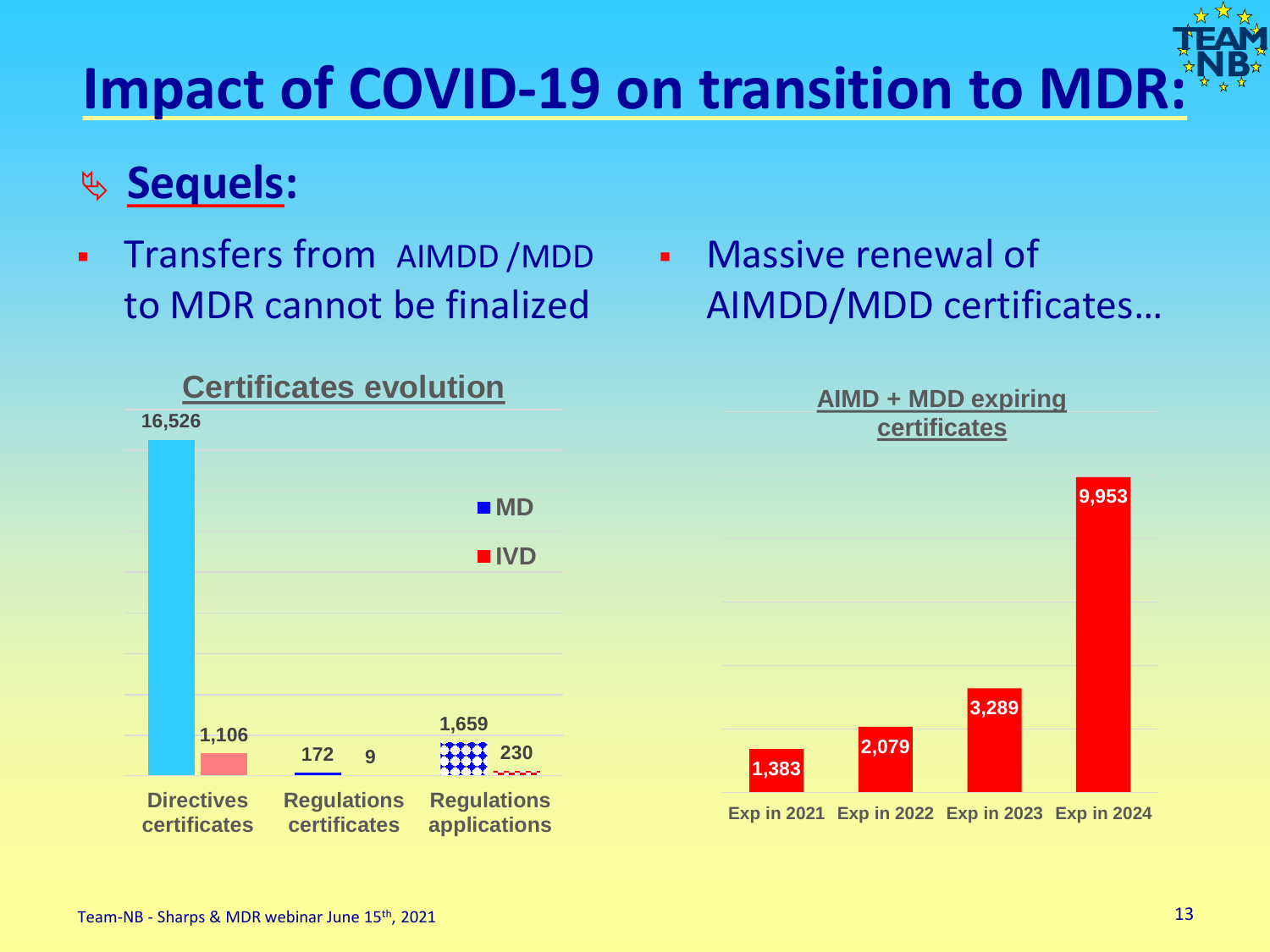## **Contacts**



#### Management:

- ◆ **Alexey Shiryaev** (Alexey.Shiryaev@dnvgl.com) president
- ◆ **Guy Buijzen** (guy.buijzen@dekra.com) treasurer
- Gero Viola (gero.viola@de.tuv.com) secretary
- **Suzanne Halliday** (Suzanne.Halliday@bsigroup.com) vice president
- Sabina Hoekstra-van den Bosch (Sabina.Hoekstra@tuv-sud.nl) vice president
- **Françoise Schlemmer** (schlemmer@team-nb.org) -Director and Secretariat

### www.team-nb.org